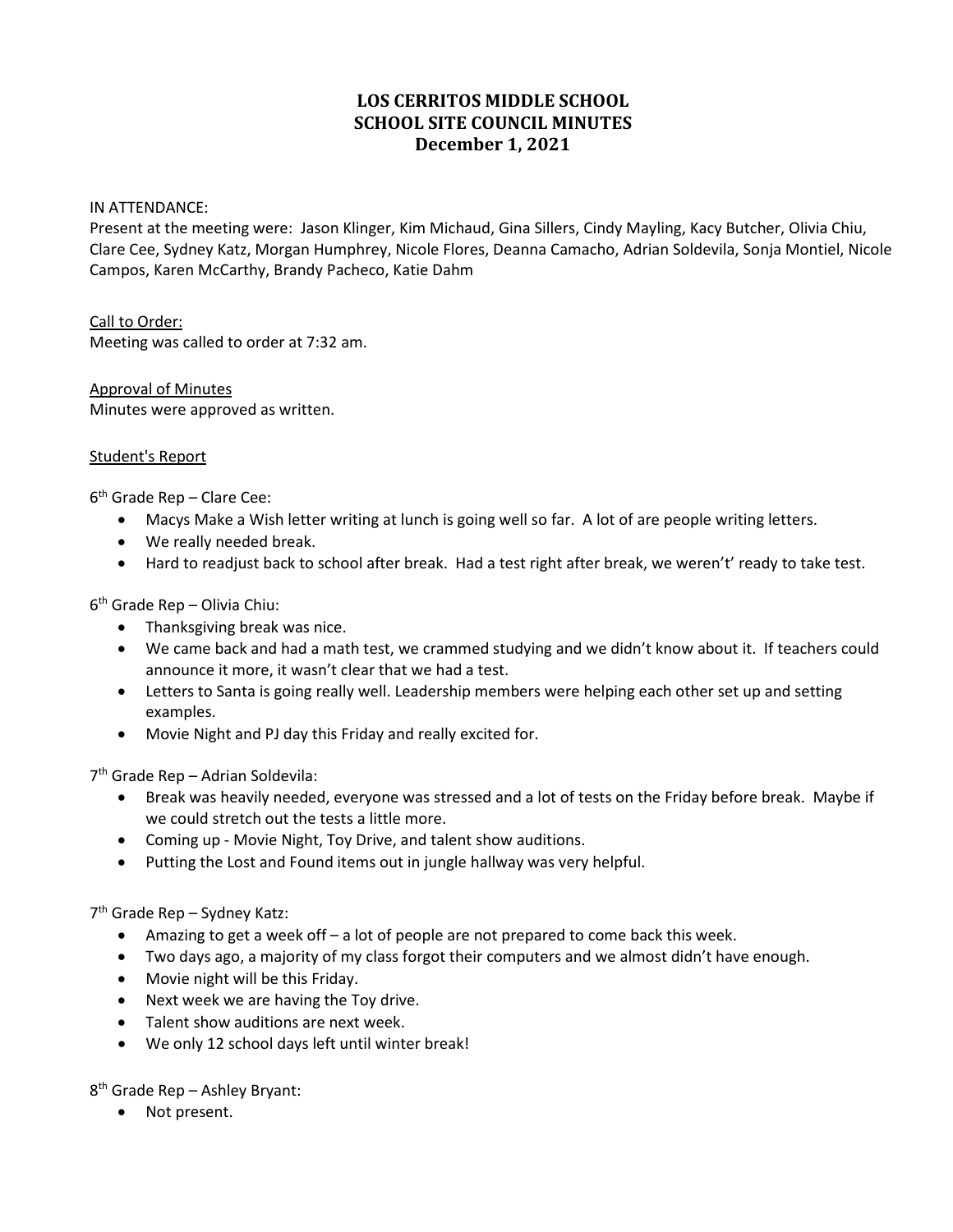8th Grade Rep – Morgan Humphrey:

- Everyone had a good break.
- Movie Night this Friday from 6-8pm on Futsal courts. \$5 or free with ASB, bring blankets and chairs. PSST has posters all over school with all the details.
- Talent Show and the Toy drive are coming soon.
- Leadership need service hours toy drive and pick up trash are ways to earn hours.
- Teachers shared calendar showing when tests are occurring.

Counselor's Report – Karen McCarthy:

- Have been doing social emotional lessons every Wednesday on zoom. It is not some kids' favorite thing, but trying to make it better.
	- o Went over communications styles and communication bullying.
	- $\circ$  This month working on thoughts and feelings. How they create our actions.
	- $\circ$  Only 2 sessions this month due to next week, we have Inclusive Week.
- Teen Center referrals two counselors that come and meet with kids in groups and sometimes one and one. We had 14 kids sign up. Counselors are here at lunch. If anyone is interested in joining, there is a consent form to have parents sign.
- Started Coffee with Counselors last month on zoom we had 11 or 13 people then down to 9. Went over everything we went over with kids. Open to topics that parents would be interested in talking about. Our goal is to make a parent forum.
	- $\circ$  Have once a month found on counseling website and in the Leopard Letter.
	- o Not sure we will have one in December, we will have one in January.
- We meet with all MS counselors once a month. Trying to make some uniformity within the district.
- In January, we start going to elementary schools and starting registrations.
- We have date set for  $8^{th}$  grade registration to HS both WHS and TOHS Both Counselors on campus on March  $14^{th}$ . Parent nights on zoom: TOHS on March  $14^{th}$ . WHS on March  $20^{th}$ .
	- $\circ$  Kids will register with the counselors on the 21<sup>st</sup>.

### DAC Report – Cindy Mayling:

- DAC meeting large part of meeting sharing of different campuses getting back to normal activities. Every campus reported strong attendance. LC had successful Halloween Dance.
- Discussion on the need to encourage more social opportunities.
- DELAC presentation found on DAC website. Detailed discussion on dual immersion language program. Coming to Conejo Elementary next year.
- SEDAC presentation also on DAC website. Information and research on the topic of disability simulation.
- Next meeting is Dec. 14 at 9am.

### SEDAC Report – Deanna:

- Discussion regarding interactiveness during inclusive week. No real resolution yet.
- Jason Special Ed District and school sites held their elementary/middle school transition nights. Parents came to webinar. Met individually with parents to discuss programs.

### GATE Report – Bennish:

• Not present.

## ELAC/DELAC Report – Pacheco:

- We have a new DELAC rep Claudia Hernandez. Hopefully she can attend the next DELAC meeting.
- Had  $2^{nd}$  ELAC meeting Nov.  $4^{th}$ . Used previous model, Dawn Gould presented all math-based. Did in person and opened Zoom. Had 14 people attend, more than last time.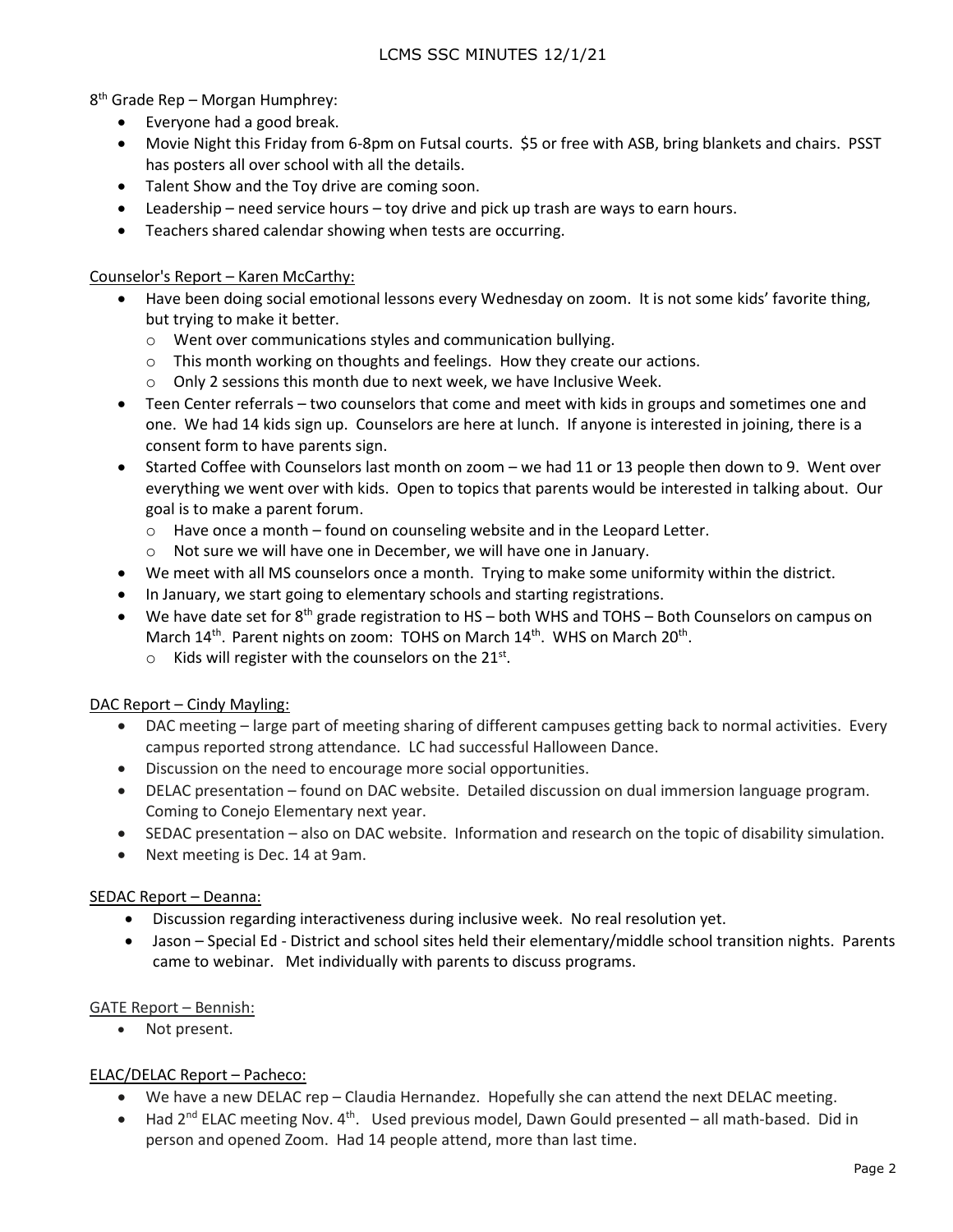- Rocio presented Project to Inspire program partnership with school, family, and community.
- Carmen Medina filled in gaps. Six key types of involvement. For parents who were there, how important to hear their voices. Great follow up to that.
- What is going to best support our ELD parents and students.
	- o Spiraling we will continue to do and help support parents.
	- $\circ$  Hopefully we get more parents in January meeting. Parents will be there to present as well.

## PSTA Report – Deanna:

• Nothing to report – meeting is tonight.

### Boys & Girls Club Report – Leslie Chicas:

• Not present.

### Teacher Reports:

- Butcher things going smoothly and kids seem happy to be back. Mrs. Hague received the Heros for Heart award, congratulations. Gets \$750 to spend on her program. She is a shiny star at our school. Choir will have a performance on Saturday.
- Flores Kids still engaged and ready to learn.

## Principal's Report – Jason Klinger:

Michaud –

- Inclusive schools week is next week. Theme is "Rebuilding our Inclusive Schools Together".
	- $\circ$  We focused on "getting to know each other and spending time learning about someone".
	- o In math, it's hard to interact with each other or socializing. Teachers will start doing a little activity.
- During pupil SEL and RTI times we have two activities: a video on different technologies to assist students in certain needs and the other is an ethical dilemma where students get in groups and talk about situations.
- Kids talked about activities Macy letters to Santa, toy drive, movie night. Toy drive has QR code that links to Amazon wish list.

## Klinger –

- Had future leopard night 107 families attend.
- Shout out to  $6<sup>th</sup>$  grade leadership team who created a tour video.
- $\bullet$  ELD  $6<sup>th</sup>$  graders who made a video of important people to know around campus.
- Students were on questions panel. Need student voice.
- Quarter 2 Progress Report last one before semester grades are finalized.
	- o We will have a finals schedule. Weds. 1/12 Block Schedule (1-3-5), Thurs. 1/13 Block schedule (2-4-6). Friday will be pupil free day. Monday is the MLK holiday.
- Shout out to fall sport athletes kids competed well.
	- $\circ$  Our 7<sup>th</sup> Basketball teams were told to be large, put us as disadvantage.
	- $\circ$  6<sup>th</sup> grade volleyball team won championship.
- Winter sports looking for coaches for girls basketball and girls volleyball. Tryouts in next couple of weeks.
- PSAT  $8/9$  Have  $878<sup>th</sup>$  graders signed up. Test is Saturday Dec. 11th.
- University of North Florida will be visiting our campus next Wednesday.
- Construction going from prison to art gallery. Excited about colors on the walls. Hoping they will paint whole building – hope to be done by January or February at the latest.
- Steel part is still being held up.